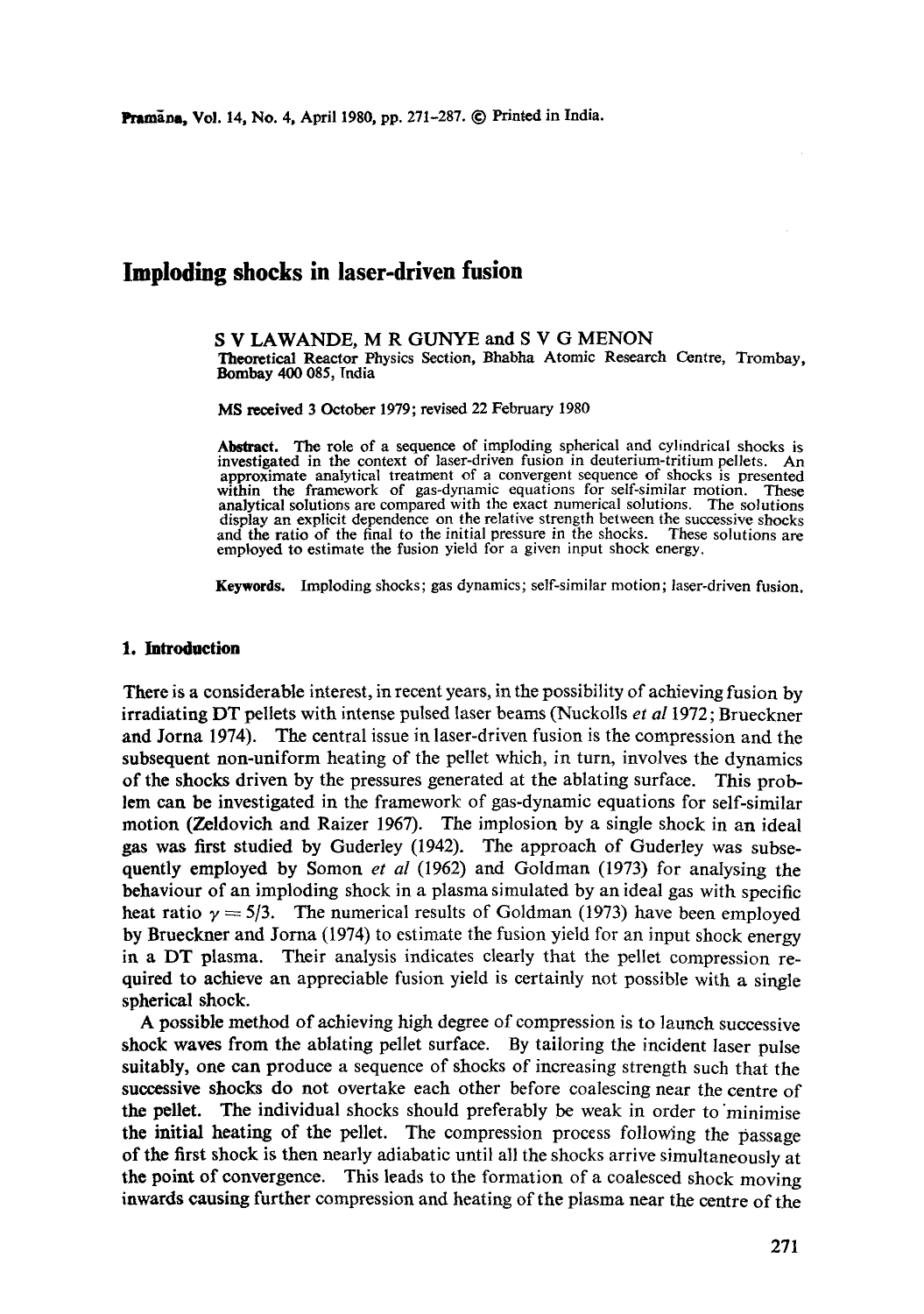pellet. After reflection from the centre, the coalesced shock causes a sudden rise in the density and temperature of the plasma. Thus in a small region around the centre of the pellet, the density and temperature become sufficiently high so as to trigger thermonuclear reactions. The fast particles produced in these reactions may also contribute to further heating if their ranges are comparable to the radius of this central region. Thus the reflected shock initiates a thermonuclear burn wave propagating outwards at a supersonic speed.

The problem of compression by a convergent sequence of plane shocks has been treated by Brueckner and Jorna (1974). By an extension of this approach, approximate analytical solutions in spherical and cylindrical geometries have been recently obtained (Jha and Chavda 1977; Chavda 1977; Chavda and Jha 1978). There are, however, some inherent drawbacks in the approximate analytical solutions (Jha and Chavda 1977; Chavda and Jha 1978) leading to a substantial deviation from the exact numerical results. The major discrepancy seems to arise from an erroneous determination of the position  $s^*$  of the reflected shock-front. Our motivation in this paper is three-fold: First, we suggest a correct procedure to obtain the value of  $s^*$  and the approximate analytical solutions. Secondly, we give exact numerical solutions displaying their dependence on the relative strength  $\delta$  between successive shocks and the ratio  $x$  of the pressures between the final and initial shocks. Thirdly, we employ these exact numerical solutions to relate the input shock energy required for a given fusion yield with the parameters  $\delta$  and  $\chi$  of the convergent sequence of shocks.

A mathematical formulation of the problem and the derivation of an approximate analytical solution is presented in  $\S$  2. The numerical scheme to obtain exact solutions is outlined in  $\S 3$ .  $\S 4$  deals with the estimates for the fusion and shock energies. The discussion of the results obtained is given in § 5 and our conclusions in **§6.** 

## **2. Approximate analytical solutions**

Brueckner and Jo $\pi$ na (1974) showed that a sequence of N non-overtaking shocks acts effectively as a single strong shock after the point of collapse. At this point where the shocks coalesce, the fluid variables are given by

$$
p_N = p_0 \left(1 + \delta\right)^N, \tag{1}
$$

$$
\rho_N = \rho_0 \left( \rho_N / \rho_0 \right)^\mu \equiv \rho_0 \chi^\mu, \tag{2}
$$

$$
u_N = -C_0 \frac{\delta}{\gamma(x-1)} \left( 1 + \delta \frac{\gamma + 1}{2\gamma} \right)^{-1/2} (x^{\nu} - 1).
$$
 (3)

Here  $\rho_0$ ,  $p_0$  and  $C_0$  are respectively the initial density, pressure and sound-speed of the fluid. The final density, pressure and fluid velocity are denoted by  $\rho_N$ ,  $p_N$  and  $u_N$  respectively. This analysis simulates a DT plasma by an ideal gas with specific heat ratio  $\gamma = 5/3$ . The parameters  $\delta$  and  $\chi$  represent the rise in pressure between successive shocks and the ratio of the pressures between the final and initial shocks respectively. Finally, x,  $\nu$  and  $\mu$  are defined as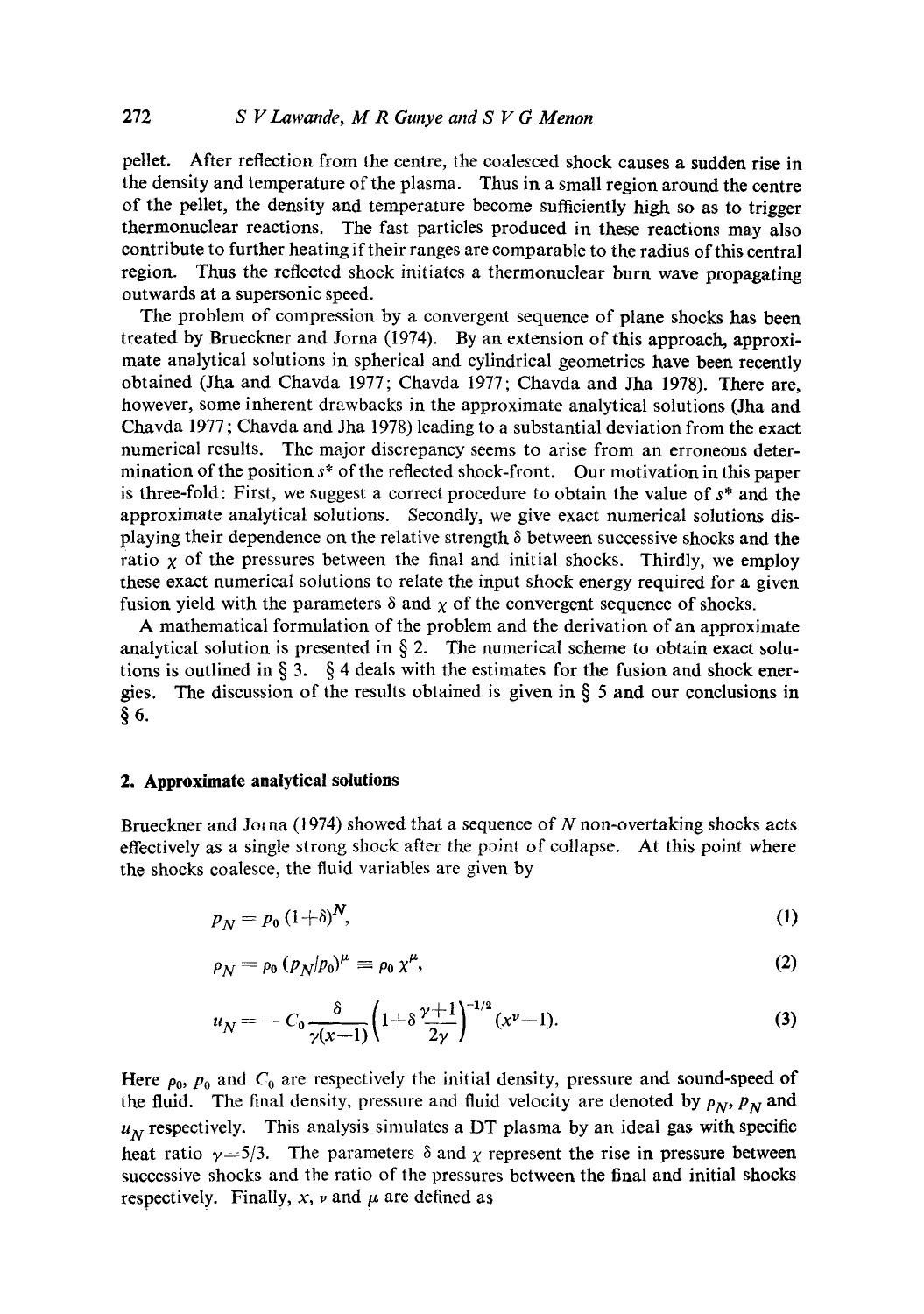*Imploding shocks in laser-driven fusion* 

$$
x = (1+\delta)^{1/2} \left(1+\delta \frac{\gamma-1}{2\gamma}\right)^{1/2} \left(1+\delta \frac{\gamma+1}{2\gamma}\right)^{-1/2},\tag{4}
$$

$$
\nu - \ln x / \ln (1+\delta), \tag{5}
$$

$$
\mu = 1 - 2\nu. \tag{6}
$$

The velocity  $U_N$  of the coalesced shock-front is given by

$$
U_N = u_N - C_N (1+\delta)^{-1/2} \left(1+\delta \frac{\gamma-1}{2\gamma}\right)^{1/2},\tag{7}
$$

where the sound-speed  $C_N$  is

$$
C_N = C_0 \chi^{\nu}.
$$
 (8)

It may be pointed out that for the case of weak shocks ( $\delta \ll 1$ ),  $\mu \approx 1/\gamma$  and  $\nu \approx (\gamma - 1)/2\gamma$ , leading to nearly adiabatic compression.

The subsequent motion of the fluid, after the shocks coalesce, is assumed (Jha and Chavda 1977) to be self-similar. The basic equations of such a self-similar motion can be cast in the form (Zeldovich and Raizer 1967):

$$
d \ln Z/dV = (\gamma - 1)/(\alpha - V) + \frac{(\eta \gamma - \eta + 2)V - 2}{\alpha - V} \frac{d \ln \xi}{dV},
$$
 (9)

$$
d \ln \xi / dV = \frac{(a-V)^2 - Z}{Z\eta(V - V_{\infty}) - V(1 - V)(a - V)} = \frac{\mathcal{N}(V, Z)}{\mathcal{D}(V, Z)},
$$
(10)

$$
d \ln G/dV = \frac{1}{a - V} + \frac{\eta V}{a - V} \frac{d \ln \xi}{dV},
$$
\n(11)

where the reduced fluid variables  $V$ , Z and G and the self-similarity variable and exponent a have their usual meaning (Zeldovich and Raizer 1967). The variable  $\eta$  assumes the values 1, 2 and 3 for the plane, cylindrical and spherical geometrics respectively, and

$$
V_{\infty} = 2(1 - \alpha)/\eta \gamma. \tag{12}
$$

Equations  $(9)$ - $(11)$  are to be solved with the initial conditions

$$
Z(1) = (\alpha C_N/U_N)^2, \qquad (13)
$$

$$
V(1) = \alpha u_N / U_N, \qquad (14)
$$

$$
G(1) = \chi^{\mu}, \tag{15}
$$

obtained from equations (1) to (3), (7) and (8). Equations (9) and (10) are sufficient to determine V and Z as functions of the self-similarity variable  $\xi$  and are of our main

273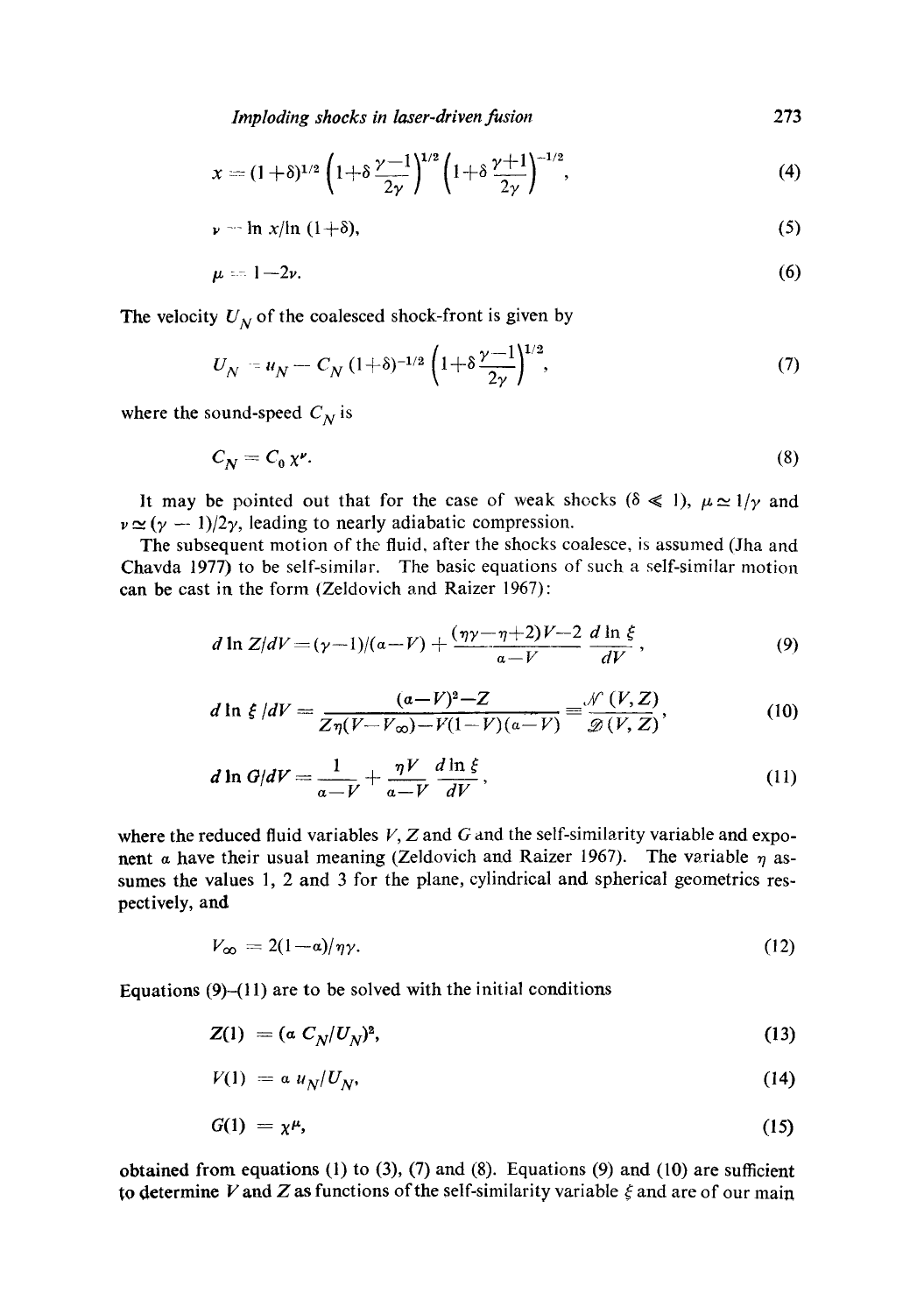concern in the subsequent discussion. Once V and Z are known as functions of  $\xi$ , G can be determined from the 'adiabatic integral' connecting all the three variables  $V, Z$  and G with  $\xi$ :

$$
G = K \xi^{\alpha \eta \lambda} (a - V)^{2(1 - \alpha) \lambda} Z^{\eta \alpha \lambda}.
$$
 (16)

where  $\lambda =$ 

$$
[(\eta\gamma-\eta+2) a-2]^{-1}
$$

and the constant  $K$  is given by

$$
K = G(1) [a - V(1)]^{-2(1-a)\lambda} [Z(1)]^{-\eta a\lambda}.
$$

In order that the solutions of (9) and (10) be physically meaningful, they must be single-valued functions of the variable  $\xi$ . This implies that d ln  $\xi/dV$  should not vanish in the interval  $1 \leq \xi < \infty$ . From (10), it is clear that the numerator *N(V, Z)* vanishes on the parabola  $Z=(a-V)^2$  and hence for non-zero value of dln  $\xi/dV$ , the denominator  $\mathcal{D}(V, Z)$  must also vanish. This defines a singular point lying on the parabola through which the solution curve  $Z = Z(V)$  must pass. This condition determines the self-similarity exponent  $\alpha$ . The coordinates (V<sub>s</sub>, Z<sub>s</sub>) of this singular point are given by

$$
V_s = \left\{ \beta + [\beta^2 - 8 (\eta - 1) \gamma \alpha (1 - \alpha)]^{1/2} \right\} / [2 (\eta - 1) \gamma], \tag{17}
$$

$$
Z_s = (a - V_s)^2, \tag{18}
$$

where  $\beta = (\eta a - 1) \gamma + 2 (1 - a).$ 

Since  $V<sub>s</sub>$  has to be real, one has

$$
\beta^2-8(\eta-1)\gamma a(1-a)\geqslant 0,
$$

or equivalently,

$$
[\eta \gamma^2 + 4\gamma (\eta - 2) + 4] a^2 - 2 [\eta \gamma^2 + 2\gamma (\eta - 3) + 4] a + (2 - \gamma)^2 \geq 0. \tag{19}
$$

An approximate value of  $\alpha$  can be obtained by taking the equality sign in (19) and solving the quadratic equation. Of the two roots, the larger one  $a_0$  is quite close to the actual value of  $\alpha$  to be determined. It may be mentioned that in the case of  $\gamma = 5/3$ ,  $\alpha_0$  is 0.6869 and 0.8145 for the spherical and cylindrical geometries respectively. These approximate values of  $\alpha$  are very close to those reported by Fujimoto and Mishkin (1978) recently. One may thus use the value  $\alpha_0$  to obtain approximate analytical solution. However, in order to obtain a more accurate solution, one needs to determine  $\alpha$  with a better precision than  $\alpha_0$ . This can be achieved by taking recourse to an iterative procedure discussed later in  $\S$  3. It may be mentioned here that for a sequence of weak shocks  $(\delta \ll 1)$ , the initial point lies on the parabola  $Z=(a-V)^2$ . In this special case, a is known analytically (Jha and Chavda 1977) and no iterative procedure is necessary.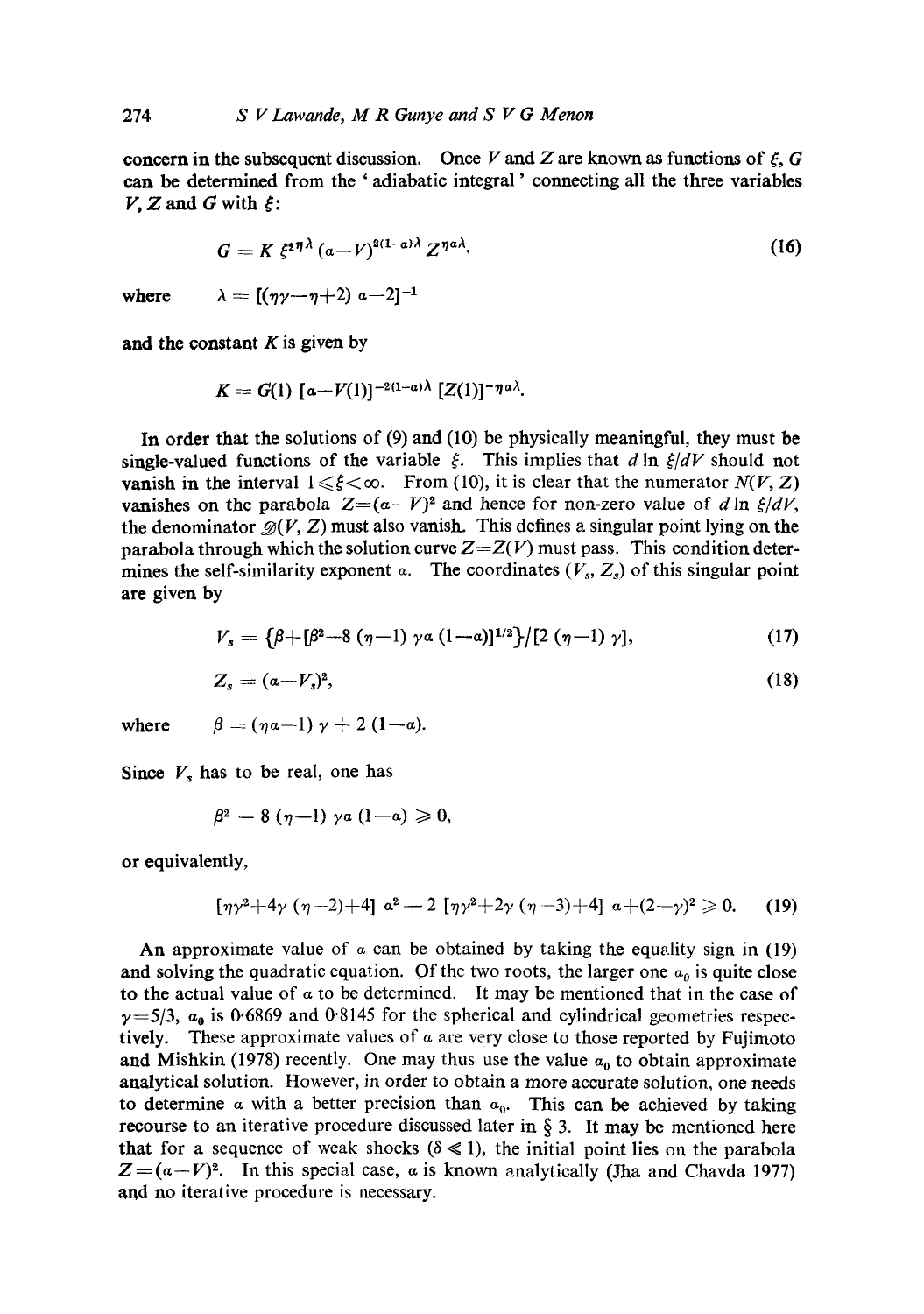The solution curve  $Z = Z(V)$  is to be obtained in the three regions:

$$
B(1 \leq \xi < \infty), \ C(\infty > \xi \geq \xi^*) \ \text{and} \ D(\xi^* \geq \xi \geq 0).
$$

The region  $B$  corresponds to that part traversed by the incident coalesced shockfront while the region  $C$ , characterised by the negative values of  $V$ , represents the part covered by the reflected shock. At  $\xi = \xi^*$ , reflected shock reaches the observation point and consequently, one applies the jump conditions

$$
V_D = V_C + \frac{2(a - V_C)^2 - Z_C}{(\gamma + 1) (a - V_C)},
$$
  
\n
$$
Z_D = \left(\frac{\gamma - 1}{\gamma + 1}\right)^2 \left[1 + \frac{2 Z_C}{(\gamma - 1) (a - V_C)^2}\right] \left[\frac{2\gamma}{\gamma - 1} (a - V_C)^2 - Z_C\right],
$$
\n
$$
G_D = \left(\frac{a - V_C}{a - V_D}\right) G_C,
$$
\n(20)

to connect the variables in region  $C$  to those in region  $D$ . It should, however be emphasised that the point  $\xi^*$  is neither known *a priori* nor can be determined correctly from the prescription of Chavda and Jha (1978). This will be shown explicitly by comparing their approximate values of  $\xi^*$  with those obtained from the exact numerical method due to Guderley (1942). To determine  $\xi^*$  correctly, one generates a curve  $Z = Z_D(V)$  using the jump conditions of (20) for every point on the curve  $Z=Z_{\mathcal{C}}(V)$  in region *C*. The curve  $Z=Z_{\mathcal{D}}(V)$  intersects the solution curve  $Z=Z_{\mathcal{D}}(V)$ in region D at the point  $\xi = \xi^*$  (Guderley 1942). Based on this procedure, an alternative equation to determine  $\xi^*$  will be presented subsequently.

It could be easily seen that the solutions of (9) and (10) can be written in the form

$$
Z = Z' V^2 (1 - V)^{\eta(\gamma - 1)} (\alpha - V)^{1 - \gamma}
$$
 (21)

$$
\xi = (\pm 1)^a \xi' V^{-a} (1 - V)^{a-1}.
$$
 (22)

The multiplicative phase factor  $(\pm 1)^\alpha$  in (22) arises from the definition (Guderley 1942) of the self-similarity variable  $\xi$  in regions B and C respectively. The new variables  $Z'$  and  $\xi'$  are, in general, functions of V satisfying the equations,

$$
d \ln Z'/dV = f_1(V) f_2(Z', V), \tag{23}
$$

$$
d \ln \xi' / dV = f_2(Z', V), \tag{24}
$$

with 
$$
f_1(V) = \left[\eta \gamma - \eta + 2\right] V - 2 \left[ \frac{\alpha - V}{2} \right].
$$

$$
f_2(Z', V) = \frac{Z' \left[ \eta(a-V) (V-V_{\infty}) - V(1-V) \right]}{Z' \eta V(1-V) (V-V_{\infty}) - (1-V)^{2+\eta-\eta \gamma} (a-V)^{\gamma}}.
$$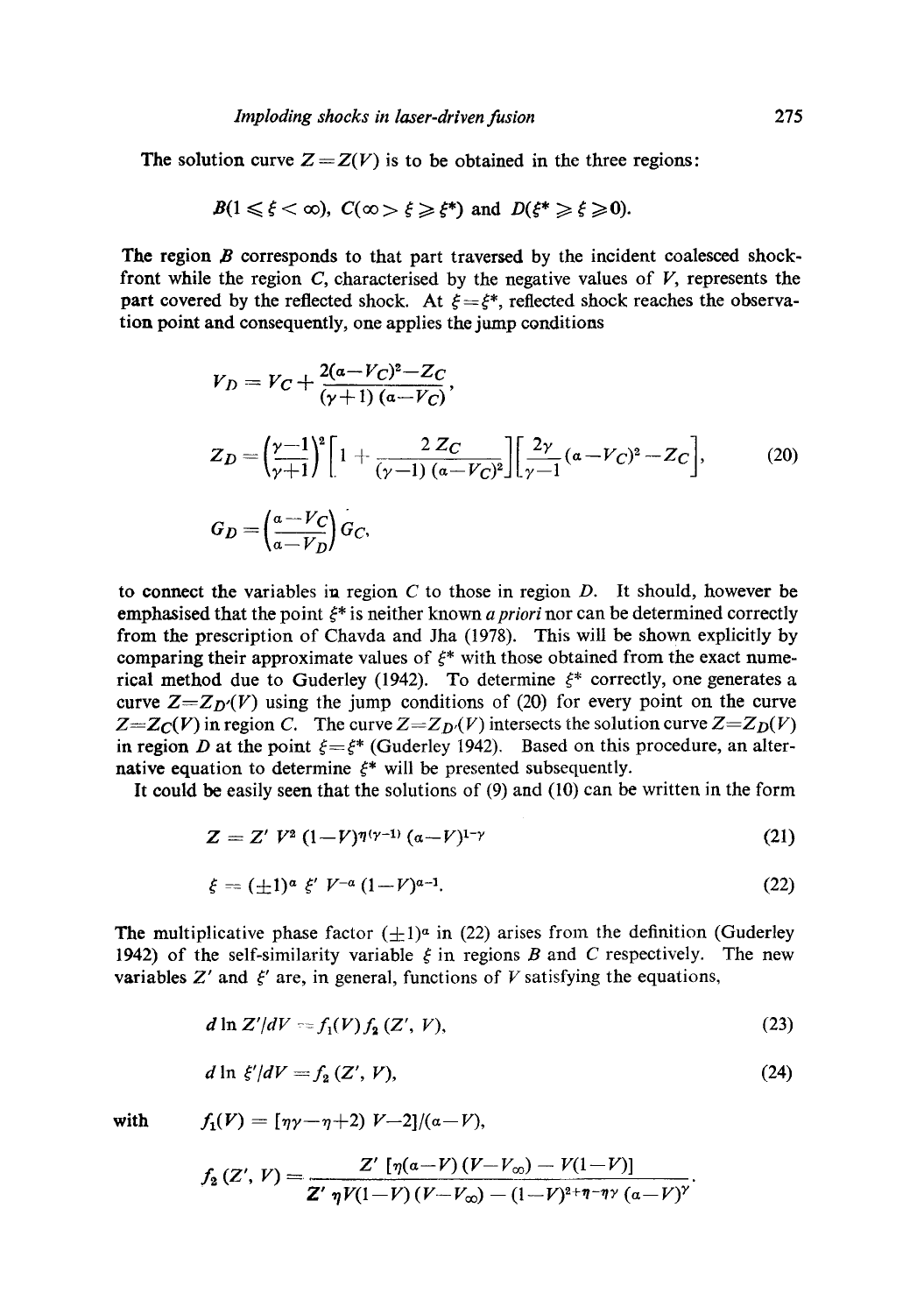It should be noted that for small values of  $|V|$  in regions B and C, the variables Z' and  $\xi'$  are nearly constant. Hence one can expand,

$$
Z' = \sum_{n=0}^{\infty} a_n^B \left[ V - V(1) \right]^n, \tag{25}
$$

$$
\xi' = \sum_{n=0}^{\infty} b_n^B \left[ V - V(1) \right]^n, \tag{26}
$$

in region B. It is clear that the constants  $a_0^B$  and  $b_0^B$  are determined from the initial conditions of  $(13)$  to  $(15)$ . The other constants in  $(25)$  and  $(26)$  can be obtained by substituting these expansions in  $(23)$  and  $(24)$ . However, in region C characterised by the negative values of  $V, f_2(Z', V)$  becomes singular for certain values of V and Z'. It is, therefore, desirable to choose  $Z'$  as an independent variable and rewrite (23) and (24) as

$$
dV/dZ' = (Z' f_1 f_2)^{-1}, \tag{27}
$$

$$
d \ln \xi' / dZ' = (Z' f_1)^{-1}.
$$
 (28)

The expansions appropriate in this region C are,

$$
V = \sum_{n=1}^{\infty} a_n^C (Z' - Z'_0)^n,
$$
 (29)

$$
\xi' = \sum_{n=0}^{\infty} b_n^C (Z' - Z'_0)^n,
$$
\n(30)

where  $Z'_0$  and  $b_0^C$  are given by

$$
Z'_0 = \sum_{n=0}^{\infty} a_n^B \left[ -V(1) \right]^n, \tag{31}
$$

$$
b_0^C = \sum_{n=0}^{\infty} b_n^B \left[ -V(1) \right]^n. \tag{32}
$$

The coefficients  $a_n^C$  and  $b_n^C$  with  $n \ge 1$  can be obtained by substituting the expansions of (29) and (30) in (27) and (28).

To arrive at the solutions in region  $D$ , one has to impose (Guderley 1942) the boundary condition at  $\xi = 0$ . The appropriate variables to be used in this region are,

$$
X = Z^{-1/2}, \qquad Y = VZ^{-1/2}.
$$
 (33)

It should be noted that both X and Y tend to zero as  $\xi \rightarrow 0$  even though V remains finite. Employing these variables  $X$  and  $Y$ , equations (9) and (10) can be rewritten as

$$
dY/dX = (Y/X) - F_1 \left[2(Y - \alpha X)/XF_2\right],\tag{34}
$$

$$
d \ln \xi/dX = 2(Y - \alpha X) \left[1 - (Y - \alpha X)^2\right]/XF_2 \tag{35}
$$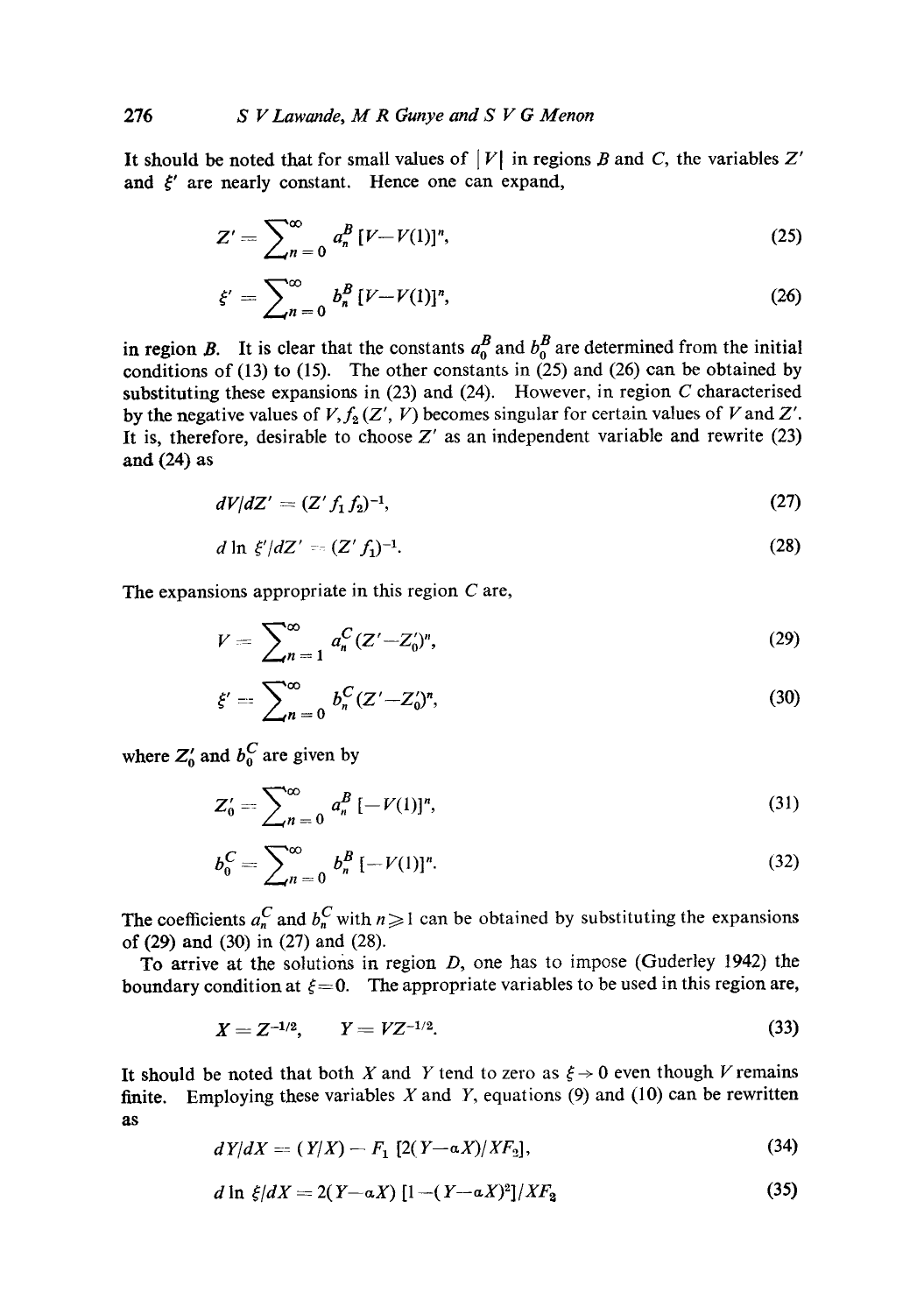*Imploding shocks in laser-driven fusion* 

where 
$$
F_1 = \eta (Y - X V_{\infty}) - Y(Y - X) (Y - \alpha X),
$$
  
\n $F_2 = 2(Y - \alpha X) - \eta X V_{\infty} - (Y - \alpha X) F_3,$  (36)  
\n $F_3 = 2\alpha X^2 + [3 - \gamma + \eta (\gamma - 1)] Y^2 - [3 - \gamma + \eta (\gamma - 1) \alpha + 2\alpha] XY.$ 

It is clear that (34) is of the form

$$
dY/dX = f(Y/X, X). \tag{37}
$$

The general solution of this equation is given by Murphy (1960):

$$
Y = \sum_{n=1}^{\infty} a_n^D X^n + \lambda X^{\nu} g(X), \qquad (38)
$$

where  $g(X)$  is an analytic function of X, v is the constant term in the coefficient of  $Y/X$ in (37) (v should not be a positive integer) and  $\lambda$  is an arbitrary constant. If  $\nu < 0$ , the initial condition  $Y=0$  at  $X=0$  can only be satisfied by putting  $\lambda=0$ . If  $\nu>0$ , the solution in (38) satisfies the initial condition  $Y=0$  at  $X=0$  for arbitrary value of A, thus making the solution non-unique. For the present problem, it can be easily seen that

$$
\nu = -[4a^2(\eta - 1) + 2a\eta V_{\infty}(\eta - 2) + \eta^2 V_{\infty}^2](2a + \eta V_{\infty})^{-2},
$$

which is negative for the cylindrical ( $\eta$ =2) and spherical ( $\eta$ =3) geometries of interest. Hence, for the present problem, a unique solution

$$
Y = \sum_{n=1}^{\infty} a_n^D X^n,
$$
 (39)

is obtained by determining the constants  $a_n^D$  by substituting (39) in the differential equation (34). Thus,

$$
a_1^D = a \text{ or } a_1^D = V_{\infty},
$$
  
\n
$$
a_2^D = 0,
$$
  
\n
$$
a_3^D = V_{\infty}(a - V_{\infty})^2 (1 - V_{\infty}([\eta a + 2(a - V_{\infty})]^{-1},
$$
\n(40)

etc. The value  $a_1^2 = \alpha$  is, however, not acceptable in view of the fact that it violates the boundary condition  $Z \rightarrow \infty$  as  $\xi \rightarrow 0$ . Using this solution in (39) and integrating (35), one obtains,

$$
\ln \xi = b + b_0^D \ln X + \sum_{n=1}^{\infty} b_n^D X^n, \tag{41}
$$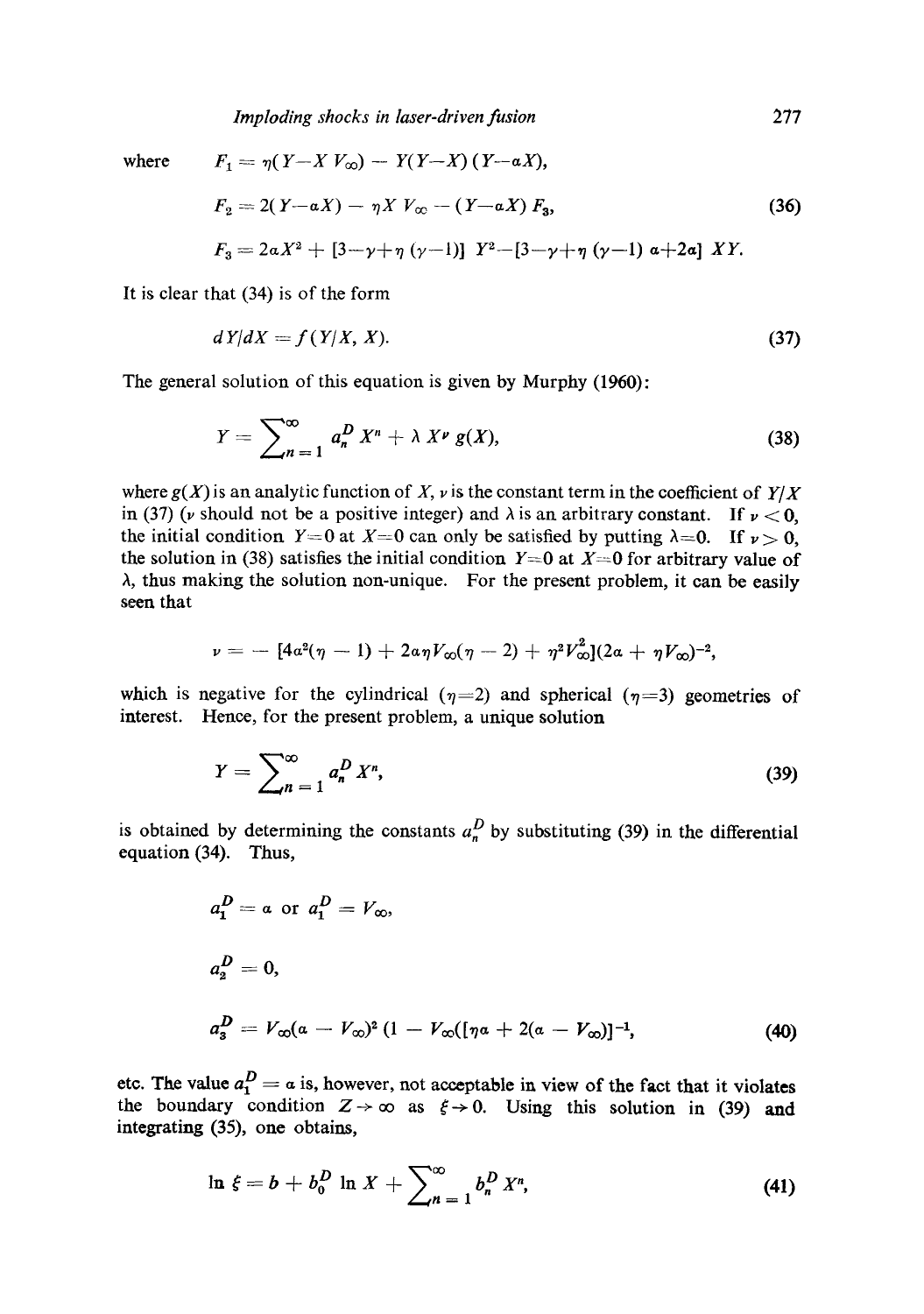where b is a constant to be determined from the knowledge of the value  $\xi^*$  and

$$
b_0^D = 2(a - V_{\infty}) [2(a - V_{\infty}) + \eta V_{\infty}]^{-1},
$$
  

$$
b_1^D = -\frac{1}{2} \eta V_{\infty} a_3^D (b_0^D)^2 (a - V_{\infty})^{-2},
$$

etc. Thus, in principle, the solutions of (9) and (10) are obtained in all the three regions,  $B$ ,  $C$  and  $D$ . The solutions in the lowest order of approximation are given by

$$
Z \simeq a_0^B V^2 (1 - V) \eta^{(\gamma - 1)} (a - V)^{1 - \gamma}, \tag{42}
$$

$$
\xi \simeq (\pm 1)^a \, b_0^B \, V^{-a} \, (1 - V)^{a-1}, \tag{43}
$$

in regions B and C. The  $\pm$  sign in (43) refers to the regions B and C respectively.

$$
Z \simeq a_3^B \left( V - V_{\infty} \right)^{-1},\tag{44}
$$

$$
\xi \simeq b Z^{-b_0^D/2} \exp{(b_1^D Z^{-1/2})}, \tag{45}
$$

in region D. It should be noted that the so-called analytical solutions in regions B and C given by equations (3.7) and (3.9) of Jha and Chavda (1977) are just the zeroth order approximations of (42) and (43). It may, however, be pointed out here that the solutions in region  $D$  given by equations (3.17) to (3.19) in the paper by Jha and Chavda (1977) are incorrect as can be seen from the comparison with our (44) and (45) which follow from a rigorous mathematical analysis. The solution in this region  $D$  has been subsequently discussed in another paper by Chavda and Jha (1978) wherein the correct dependence of Z on V is given. The constant C in equation (70) of Chavda and Jha (1978) is in agreement with our constant  $a_3^D$  in (40). However, our solution is obtained naturally from the initial conditions alone whereas the determination of  $C$  by Chavda and Jha (1978) requires the auxiliary constraint that the solution in this region  $D$  be of explosive type. It is clear from our analysis that no such auxiliary conditions are necessary for the solution in region D.

The parameter yet to be determined is the position  $\xi^*$  of the reflected coalesced shock-front. This can now be done with the help of solutions in regions  $C$  and  $D$ . Employing the solutions in (42) and (44) and the jump conditions in (20), one obtains the following transcendental equation for the value  $V_C$  in region C at the point  $\xi = \xi^*$ .

$$
V_C - a = \left(\frac{\gamma - 1}{\gamma + 1}\right)^2 \left(1 + \frac{2\omega_C}{\gamma - 1}\right) \left(\frac{2\gamma}{\gamma - 1} - \omega_C\right) \frac{(a - V_C)^3}{(\gamma + 1) a_3^D} \times \left[(V_{\infty} - V_C)(\gamma + 1) + 2(a - V_C)(\omega_C - 1)\right],
$$
 (46)

where  $\omega$ 

$$
C = ZC (a - V_C)^{-2},
$$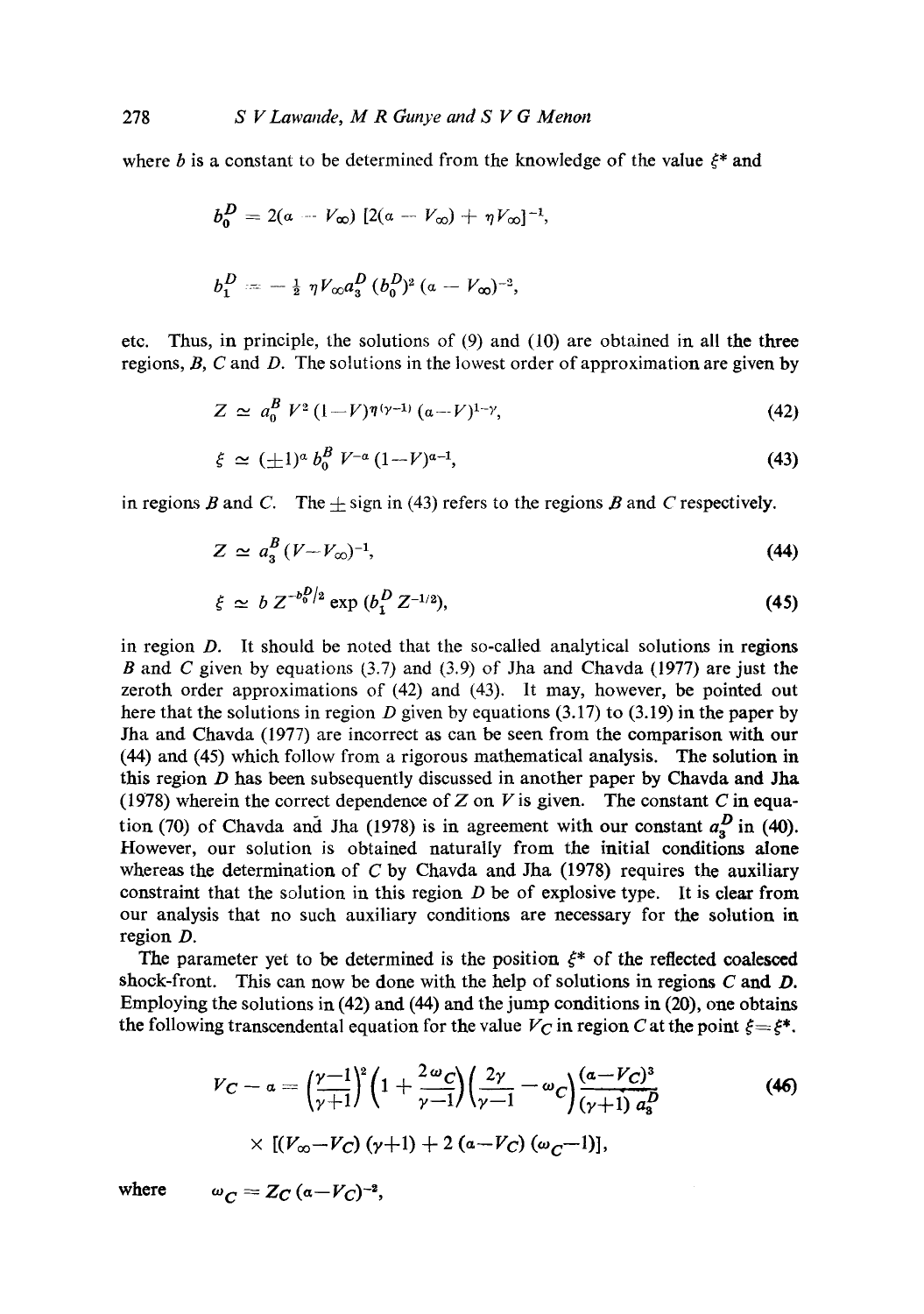$Z_C$  being the value of Z in region C at  $\xi = \xi^*$ . The value  $\xi^*$  can thus be extracted from the expression for  $\xi$  in (43) by employing the value of  $V_C$  obtained by solving (46).

#### **3. Numerical solutions**

It is clear from the limiting behaviour of the variables  $Z$  and  $V$ , that the slope d ln  $\xi/dV \rightarrow \infty$  as  $V \rightarrow 0$ . Consequently equations (9) and (10) are not in a form suitable for numerical integration. It is, therefore, necessary to define the new variables Z' and  $\xi'$ , introduced in equations (21) and (22). Equations (23) and (24) satisfied by these new variables can be used for numerical integration in region  $\bm{B}$ . However, as discussed earlier in  $\S$  2, equations (27) and (28) have the appropriate form for numerical integration in region C. In region  $D$ , one has to use the variables X and Y in (33) and employ (34) for the numerical scheme. However, (35) cannot be integrated from the initial point  $X=0$  since the slope d ln  $\xi/dX$  is indeterminate. The numerical integrations can be easily carried out by resorting to Runge-Kutta method.

The self-similarity exponent  $\alpha$  is to be determined self-consistently. One starts with the initial guess value  $a_0$  (§ 2) and the corresponding  $V_{s0} = \beta/[2 (\eta -1) \gamma]$ . Integrating (9) from the initial value  $V(1)$  to the value  $V_{s0}$ , yields the new value for  $Z_s$  which in turn yields the new value  $V_s = a_0 - \sqrt{Z_s}$ . Substitution of this value in (17) determines the new value of  $\alpha$ . This iterative scheme can be repeated till a desired accuracy is achieved. After the determination of  $\alpha$ , the numerical solutions are obtained in regions B, C and D. One next generates the curve  $Z = Z_{D}(V)$  employing the jump conditions of (20) for every point on the curve  $Z = Z<sub>C</sub>(V)$ . The curve  $Z = Z_D(V)$  represents the conditions that can be attained through shock waves after reflection at the origin. Since  $Z = Z_D(V)$  corresponds to the actual flow behind the reflected shock and at the same time contains the line  $r=0$  (in the  $r-t$  diagram) as the trajectory of the particle, it follows (Guderley 1942) that the intersection of this curve with  $Z = Z_D(V)$  determines the exact position  $\xi^*$  of the reflected front. Once  $\xi^*$  is known (35) can be integrated from  $X=X(\xi^*)$  to  $X=0$  to obtain  $\xi$  as a function of  $V$  and  $Z$  in region  $D$ .

It may be mentioned here that for a sequence of weak shocks ( $\delta \ll 1$ ), the selfsimilarity exponent  $\alpha$  is analytically given by the expression

$$
a = (2\gamma^2 + \gamma - 1)/[\eta\gamma(\gamma - 1) + \gamma^2 + 2\gamma - 1].
$$
\n(47)

The numerical values of  $\alpha$  for  $\gamma = 5/3$  in spherical and cylindrical geometries are 0.7368 and 0"8485 respectively.

#### **4, Estimation of fusion yield**

The numerical solutions thus obtained may be used to estimate the fusion energy  $E_r$ and the shock energy  $E_s$ . Following Brueckner and Jorna (1974), one gets, for spherical and cylindrical geometries,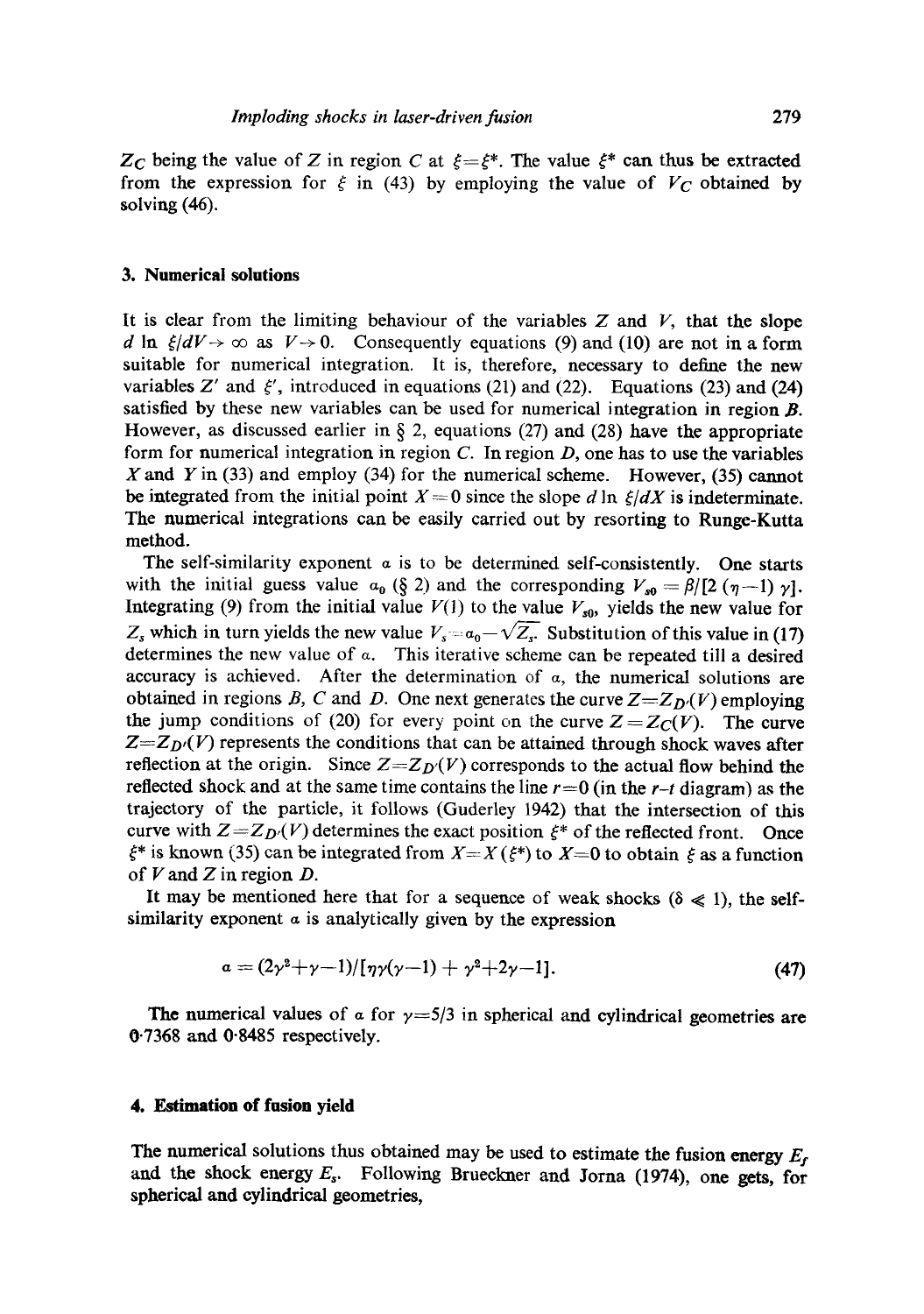280 *S V Lawande, M R Gunye and S V G Menon* 

$$
E_f = 2^{\eta - 3} \pi n_0^2 W a^{-1} A^{-1/a}
$$
  
\$\times \int\_{0}^{\infty} r^{\eta - 1 + 1/a} dr \int\_{0}^{\xi^\*} \xi^{-1/a - 1} G^2(\xi) \langle \sigma v \rangle d\xi, \qquad (48)\$

where  $n_0$  is the density of the DT-plasma, W is the energy released per fusion event and  $\langle \sigma v \rangle$  is the Maxwellian averaged cross-section given by

$$
\langle \sigma v \rangle = \sigma_0 T^{-2/3} \exp(-B T^{-1/3}),
$$
  
\n $\sigma_0 = 19.47 \times 10^{-8} \text{ cm}^3 \text{ sec}^{-1} ({}^{\circ}\text{K})^{2/3},$   
\n $B = 4306 ({}^{\circ}\text{K})^{1/3}.$  (49)

Using the saddle-point method to evaluate the relevant integral in (48), one obtains

$$
E_f = \left[ \eta^{\eta - 4} \pi n_0^2 W r_s^{\eta} t_s \langle \sigma v \rangle_s \right] \left[ \frac{\eta}{2(1 - a)} (6\pi/\beta)^{1/2} I_1 \right], \tag{50}
$$

where  $\langle \sigma v \rangle_s$  is the averaged cross-section evaluated at the saddle-point temperature  $T_s$  given by

$$
T_s = (B/3\beta)^3, \beta = \frac{13 + a(3\eta - 10)}{6(1 - a)},
$$
\n(51)

and 
$$
r_s = \left[A \xi^* \left(\frac{m Z(\xi^*)}{2\gamma k_B T_s}\right)^{a/2}\right]^{1/(1-a)}, t_s = (r_s/A)^{1/a},
$$
 (52)

$$
I_1 = \int_0^{\xi^*} G^2(\xi) \xi^{-(1+1/\alpha)} d\xi.
$$
 (53)

The expression in the first bracket of (50) represents the fusion energy produced when a homogeneous DT-plasma of density  $n_0$  is heated to a temperature  $T_s$  and confined for the hydrodynamic disassembly time  $t_s$ . The expression in the second bracket is the correction term due to shock compression.

The shock energy  $E_s$  can be expressed as

$$
E_s = [(\eta + 1) \pi r_s^{\eta} n_0 k_B T_s] \left[ \frac{2\gamma I_3}{\xi^* \eta + 2Z(\xi^*)} \right],
$$
 (54)

where 
$$
I_3 = \int_0^{\xi^*} d\xi \xi^{\eta+1} G(\xi) \left[ \frac{V^2}{2} + \frac{Z(\xi)}{\gamma(\gamma-1)} \right].
$$
 (55)

The term in the first bracket of (54) represents the thermal energy of DT-plasma of density  $n_0$  and temperature  $T_s$ . The correction due to the shock-compression and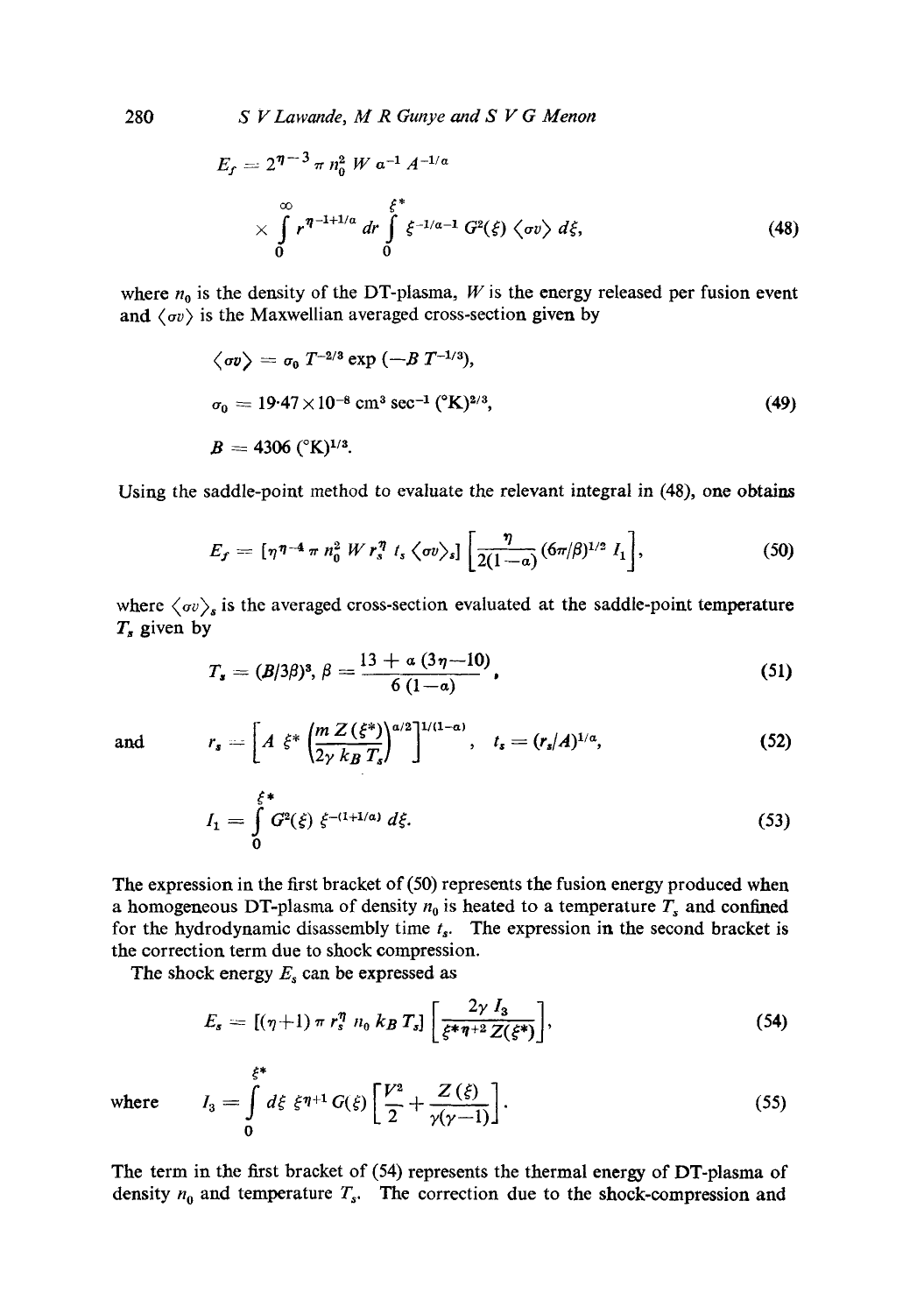heating is given by the term in the second bracket. It is convenient to express the shock energy as

$$
E_s = C_{\eta} \left( E_f / E_s \right) \eta \left( n_s / n_0 \right) \eta^{-1} MJ, \qquad (56)
$$

where  $n_s$  is the density of the solid pellet and

$$
C_{\eta} = \frac{\pi}{n^{\eta - 1}} (\eta + 1)^{\eta + 1} \eta^{(3 - \eta)\eta} (2\beta/3\pi)^{\eta/2} \left[ \frac{2\gamma k_B T_s}{Z(\xi^*)} \right]^{(3\eta + 2)/2}
$$
  
 
$$
\times \left[ \frac{1 - a}{\sqrt{m} W \langle \sigma v \rangle_s} \right]^{\eta} \xi^* \left[ (\eta + 1) (\eta + 2) + \eta/a \right] I_3^{\eta + 1} I_1^{\eta}. \tag{57}
$$

It is clear that (56) gives the scaling law relating to the input shock energy and the fusion energy. The coefficient  $C_{\eta}$  in (57) is a measure of the input energy required for break-even condition ( $E_f=E_s$ ) in a solid DT pellet ( $n_0=n_s$ ). As is evident from (53) and (55) the values of the integrals  $I_1$  and  $I_3$  depend on the compression factor G. It follows from the initial condition of (15) that the factor G scales as  $\chi^{\mu}$  where  $\chi$ is the pressure ratio and  $\mu$  is a function of the shock strength parameter  $\delta$ . Thus the coefficient  $C_n$  varies as  $\chi^{(1-\eta)}$  and consequently it reduces considerably with increase in  $\chi$ .

### **5. Results and discussion**

The approximate analytical approach and the exact numerical scheme presented in §§ 2 and 3 respectively are employed to obtain the results are discussed here. We first discuss the case of multiple weak shocks for which the initial point  $A$  is on the parabola  $Z=(a-V)^2$  as pointed out earlier in § 3. The accuracy of the present analytical approximation can be seen from the plot of the reduced compression factor

$$
G = [(\gamma + 1)/(\gamma - 1)]\chi^{-1/2} G
$$

where G is the actual compression ratio  $\rho/\rho_0$  against the reduced time  $|s| = \xi^{-1/\alpha}$  in figures 1 and 2 for the spherical and cylindrical sequence of shocks respectively. The results of the exact numerical calculations and the approximate analytical method of Chavda and Jha (1978) are also shown in figures 1 and 2 for comparison. It is clear from these figures that the present scheme, even in the lowest order of approximation used in the present calculations gives a fairly good agreement with the exact numerical method. It is also seen from figures 1 and 2 that the results of Chavda and Jha (1978) in the regions B and C characterised by  $s < s^*$  (s<sup>\*</sup> of their paper) agree with the present results as expected. However, their results (Chavda and Jha 1978) deviate appreciably from our results, and consequently from the exact results in region D is due to their incorrect determination of  $s^*$ . The accuracy of this analytical scheme can also be adjudged from the calculated values of  $s^* = \xi^{*-1/a}$  in the two geometries. For the spherical case, the analytical value of  $s^*$  is 2.95 which compares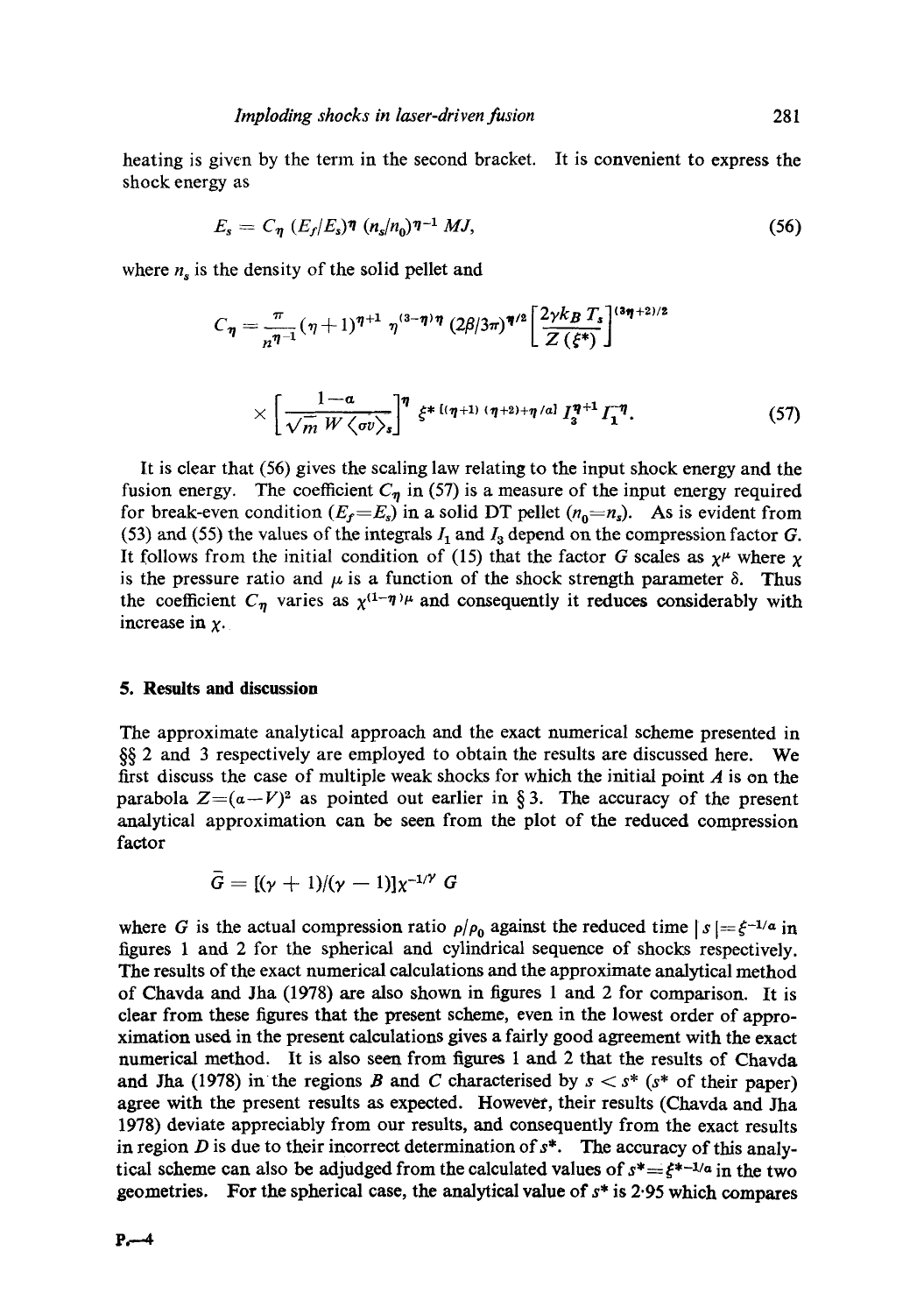

Figure 1. The reduced compression factor  $\overline{G}$  is plotted as a function of the reduced time  $s$  for multiple spherical shocks. The solid and the dashed curves correspond to the exact numerical and an approximate analytical solutions respectively. The to the exact numerical and an approximate analytical solutions respectively. results of Chavda and Jha (1978) are shown by the dotted curve.



**Figure 2.**  Same as figure 1 for cylindrical shocks.

very well with the value 2.91 obtained by the exact numerical scheme. For the cylindrical case, the analytical value of  $s^*$  is 3.10 which is very close to the exact value 3.12. It should be stressed here that the values 2.29 and 2.67 for the spherical and cylindrical cases obtained by Chavda and Jha (1978) are in considerable error. It is also worthwhile to mention here that even in the case of single spherical and cylindrical shocks our analytical approach yields  $s^*$  values 1.68 and 1.76 compared with the exact values 1.59 (Goldman I973) and 1.69 (Somon *et al* 1962) respectively. On the other hand, the prescription of Chavda and Jha (1978) leads to the corresponding s\* values 2.17 and 2-45 which are also in substantial error.

In the framework of the numerical scheme presented in  $\S$  3, extensive calculations were performed for the convergent sequence of spherical and cylindrical shocks in a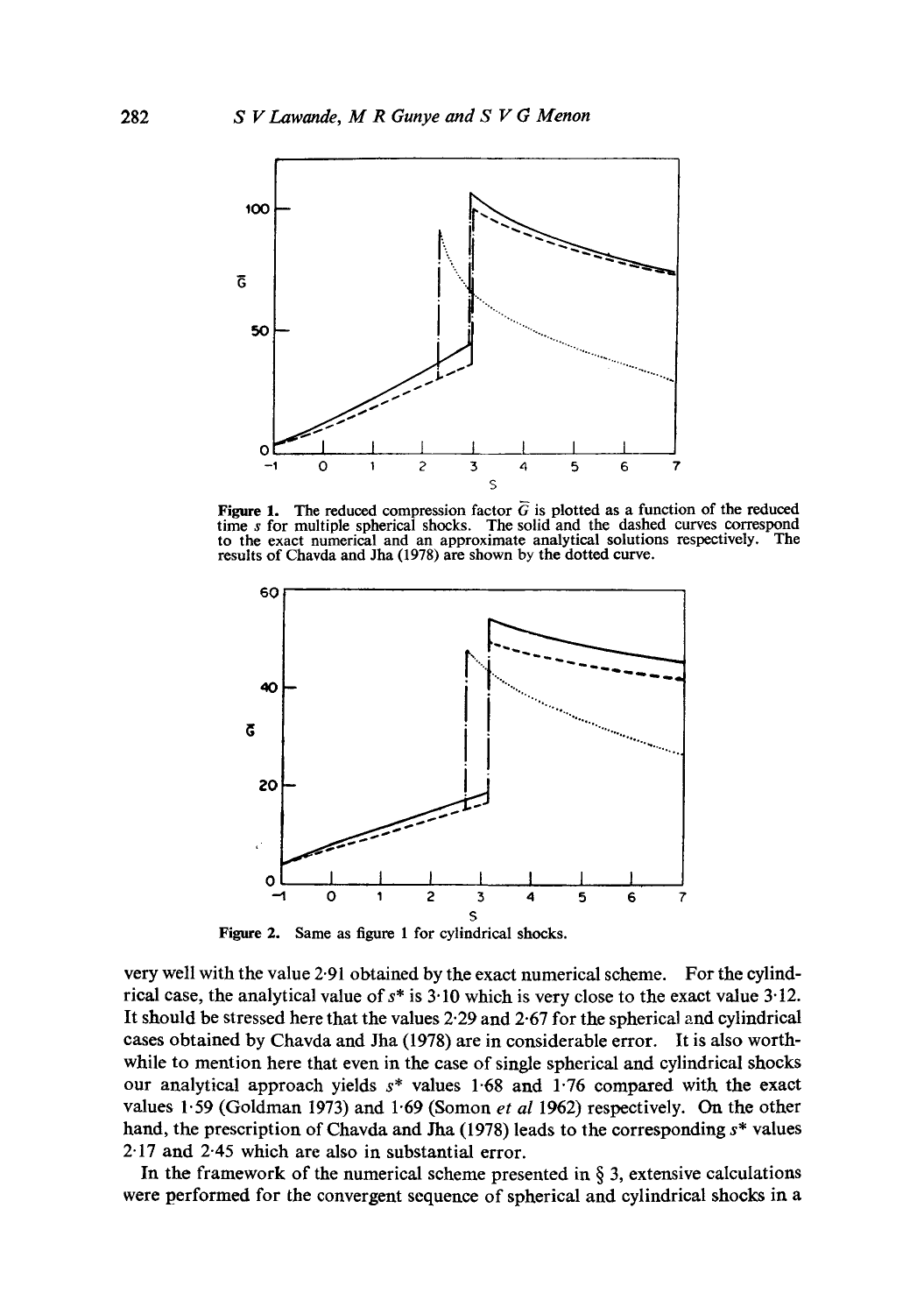

**Figure 3.** The integral curve  $Z = Z(V)$  for the spherical case with  $\delta = 10^{-2}$  and  $\chi = 10^6$  is displayed. The initial point A, the singular point S, the origin O and the parabola  $Z=(a-V)^2$  are also shown.



**Figure 4.**  The cylindrical case with all other details as in figure 3.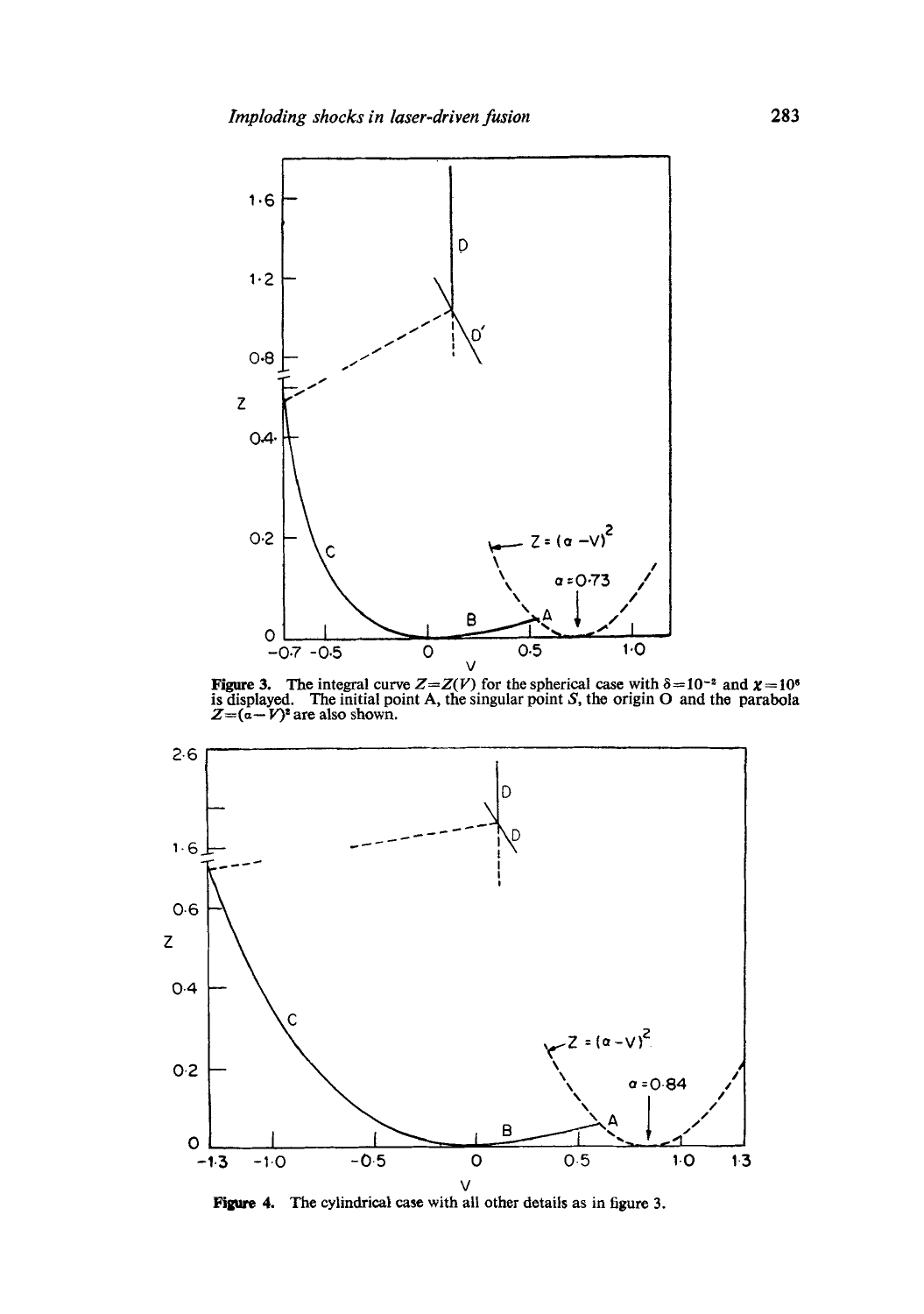DT plasma with various values for the shock-strength parameter  $\delta$  and pressureratio x. The integral curve  $Z = Z(V)$  for a typical case with  $\delta = 10^{-2}$  and  $\gamma = 10^6$  is displayed in figures 3 and 4 for spherical and cylindrical geometries respectively. In order to compare the compression achieved in the case of convergent sequential shocks to that of a single shock, we have plotted in figures 5 and 6 the reduced compression factor

$$
\mathbf{G}=[(\gamma+1)/(\gamma-1)]\ \mathbf{\chi}^{-\mu}\ \mathbf{G}
$$

against the reduced time s. The values of the parameters  $\delta$  and  $\chi$  chosen in figures 5 and 6 are the same as those employed in the calculation of the integral curves of figures 3 and 4. It should be mentioned here that the maximum compression achieved for a single strong shock in the case with  $\gamma = 5/3$  is around 33 (Goldman 1973) and around 23 (Somon *et al* 1962) for spherical and cylindrical geometries respectively. However, the maximum values of the reduced compression factor  $\overline{G}$  obtained in the present cases (figures 5 and 6) are about three times larger for the spherical case and about two times larger for the cylindrical case. Actual maximum compression G is, in fact, thousand times higher due to the scaling factor  $\chi^{\mu}$ . Figures 5 and 6 also display the variation of the reduced temperature  $\overline{T} = Z/(\gamma a^2 s^2)$  with the reduced time s. It is seen that, as compared to  $\overline{G}$ ,  $\overline{T}$  varies much slowly with s. It is also seen that the maximum value of  $\overline{T}$  attained with a coalesced sequence of shocks is somewhat lower than that obtained in the case of a single shock (Brueckner and Joma 1974). By comparing figures 5 and 6, one also observes that the reduced temperature  $\overline{T}$  in the range  $-1 \leq s \leq s^*$  is lower in the cylindrical case than in the spherical case; the



Figure 5. The reduced compression factor  $\vec{G}$  and the reduced temperature  $\vec{T}$  are shown as a function of the reduced time s for spherical geometry with  $\delta = 10^{-s}$  and  $x = 10^{\circ}$ .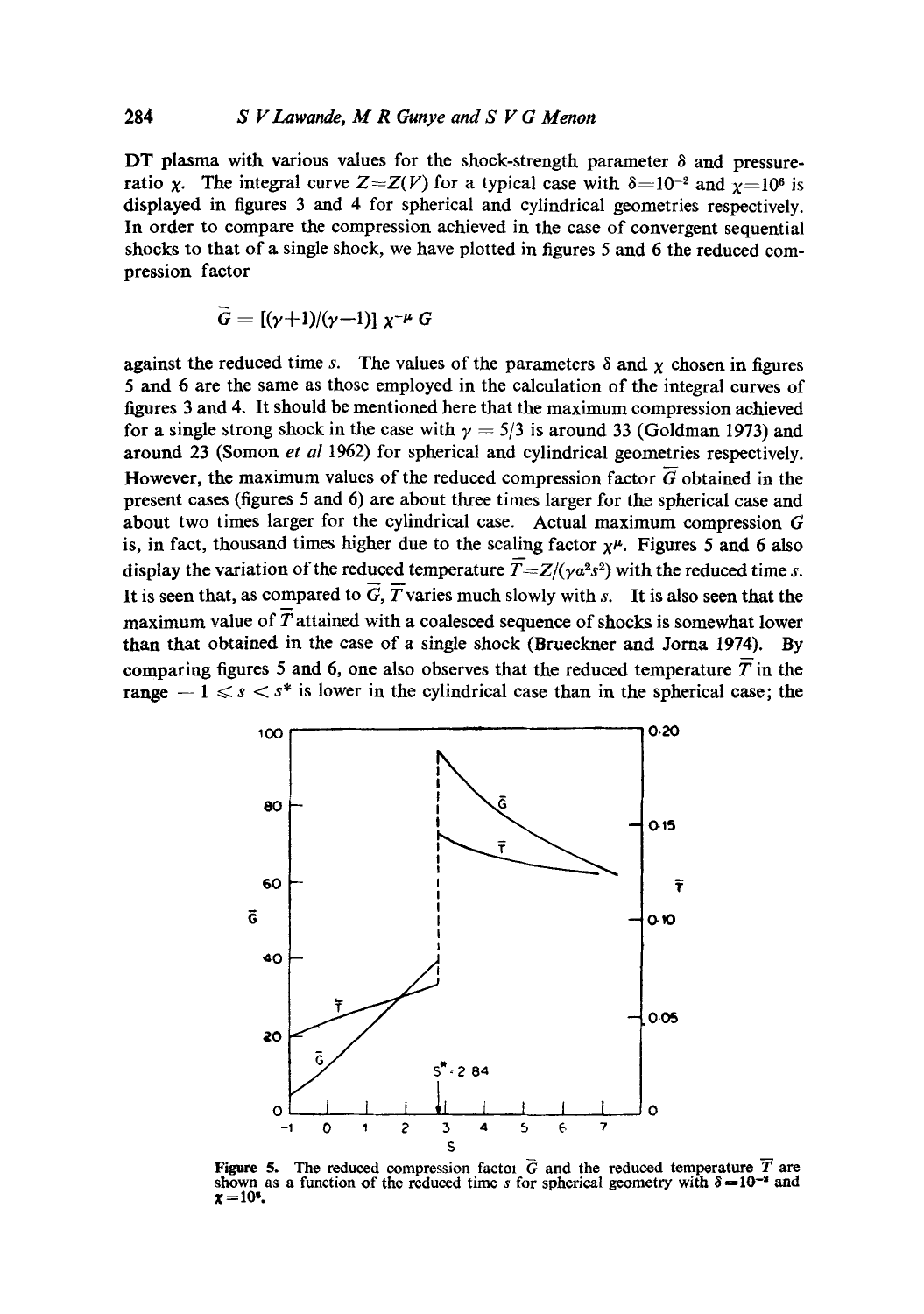

**Figure 6.** The cylindrical case with all other details as in figure 5.

situation is reverse in the range  $s > s^*$ . This behaviour, however, should not give the impression (Chavda and Jha 1978) that the cylindrical shocks are preferable to the spherical ones in the context of laser-driven fusion. The advantage in this behaviour of temperature  $\overline{T}$  is offset by the compression factor G which is nearly a factor of two lower for the cylindrical case as compared with the spherical case. Moreover, the coefficient  $C_{\eta}$  discussed in § 4, varies as  $\chi^{(1-\eta)\mu}$  and this indicates that for the cylindrical case  $(\eta=2)$ , the input energy required for a given fusion yield is larger by a substantial factor  $x^{\mu}$  as compared to that for the spherical case  $(\eta=3)$ . Thus a sequence of coalescing cylindrical shocks is less effective than the corresponding sequence of spherical shocks in achieving the desired implosion.

The detailed variation of the important parameters of the problem such as, the self-similarity exponent  $\alpha$ , the discontinuity point  $s^*$ , the maximum value of the temperature  $\overline{T}$ , the compression factor  $\overline{G}$  and the coefficient  $C_{\eta}$  with  $\delta$  and  $\chi$  for the spherical ease is shown in table 1. It is clearly seen from table 1, that for a given value of  $\chi$ , all these parameters are almost insensitive to the variation in  $\delta$ . However, for a given  $\delta$ , these parameters change significantly with  $\chi$ . The reduced compression G increases significantly with increasing  $\chi$ .

The exact solutions obtained for the convergent sequence of spherical shocks were employed to estimate the input shock energy required for a given fusion energy yield in a DT pellet plasma. As discussed in  $\S 4$ , the relevant quantity to be evaluated here is the coefficient  $C_{\eta}$  in (50). It is seen from table 1 that the required input energy for a given fusion energy yield decreases rapidly with increase in the pressure ratio  $x$  from a few megajoules to a fraction of a kilojoule. It is thus possible to reduce the required input energy drastically by using a coalesced sequence of weak shocks with a suitable pressure ratio in place of a single strong shock. This is, in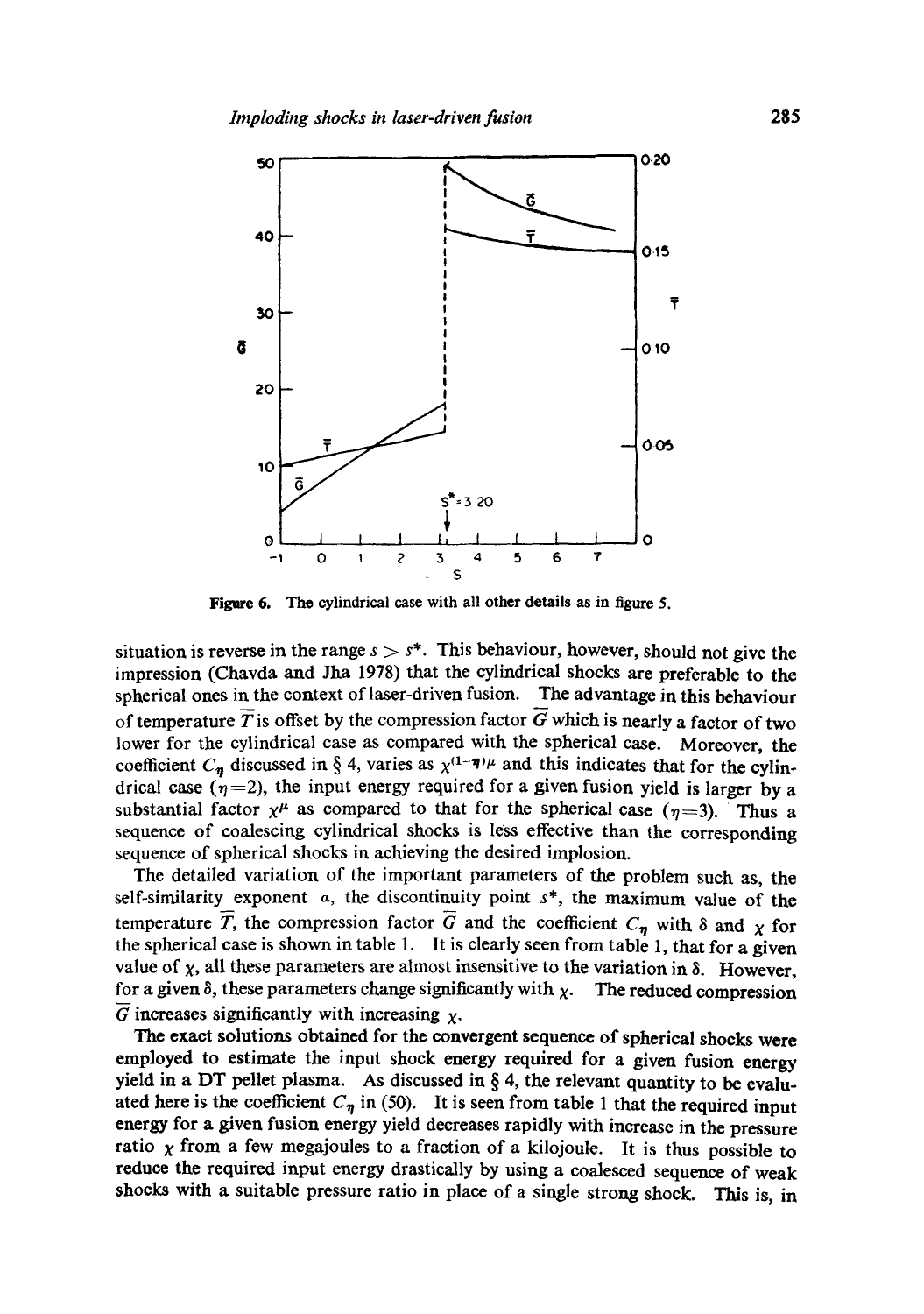|  | <b>Table 1.</b> The maximum values of the temperature T, the compression G and the                                                                               |  |  |  |  |
|--|------------------------------------------------------------------------------------------------------------------------------------------------------------------|--|--|--|--|
|  | coefficient $C_n$ along with other relevant quantities computed for a convergent se-                                                                             |  |  |  |  |
|  | quence of spherical shocks in a DT plasma with $\gamma = 5/3$ are displayed for various<br>values of the shock strength $\delta$ and the pressure ratio $\chi$ . |  |  |  |  |

| δ        | x               | $\alpha$ | $s^*$ | $\bar{T}_{\max}$ | $\bar{G}_{\rm max}$ | $C_{\eta}$ (MJ)           |
|----------|-----------------|----------|-------|------------------|---------------------|---------------------------|
|          | 10 <sup>2</sup> | 0.7002   | 2.33  | 0.164            | 42.98               | $2-2$                     |
|          | 10 <sup>3</sup> | 0.7135   | 2.60  | 0.151            | 62.71               | $4.2 \times 10^{-1}$      |
| 0.001    | 10 <sup>4</sup> | 0.7222   | 2.73  | 0.147            | 77.67               | $6.3 \times 10^{-2}$      |
|          | 10 <sup>5</sup> | 0.7277   | 2.80  | 0.145            | $87 - 75$           | $7.4 \times 10^{-3}$      |
|          | 10 <sup>°</sup> | 0.7311   | 2.84  | 0.144            | 94.61               | $70 \cdot \times 10^{-4}$ |
| $0 - 01$ | 10 <sup>3</sup> | 0.7001   | 2.33  | 0.164            | 43.06               | 2.2                       |
|          | 10 <sup>3</sup> | 0.7135   | 2.60  | 0.151            | 62.83               | $4.1 \times 10^{-1}$      |
|          | 104             | 0.7222   | 2.73  | 0.147            | 77.81               | $6.2 \times 10^{-2}$      |
|          | 10 <sup>5</sup> | 0.7277   | 2.79  | 0.146            | 87.91               | $7.3 \times 10^{-8}$      |
|          | 10 <sup>6</sup> | 0.7311   | 2.84  | 0.144            | 94.79               | $6.7 \times 10^{-4}$      |
| 0.1      | 10 <sup>3</sup> | 0.7000   | 2.30  | 0.168            | 43.39               | 2.1                       |
|          | 10 <sup>3</sup> | 0.7133   | 2.58  | 0.153            | 63.30               | $3.9 \times 10^{-1}$      |
|          | 10 <sup>4</sup> | 0.7219   | 2.71  | 0.149            | $78 - 08$           | $5.9 \times 10^{-2}$      |
|          | 10 <sup>5</sup> | 0.7274   | 2.79  | 0.147            | 88.89               | $6.8 \times 10^{-3}$      |
|          | 10 <sup>6</sup> | 0.7308   | 2.82  | 0.146            | 95.57               | $6.5 \times 10^{-4}$      |

fact, the major advantage of employing weak multiple shocks rather than a strong single shock.

#### **6. Conclusions**

The current interest in the laser-induced fusion has led us to the detailed investigations on the problem of compression and subsequent heating of a DT pellet. This problem essentially involves the dynamics of shocks driven by the pressures generated at the ablating pellet surface. Since a single strong shock is known to be rather inadequate to achieve the desired degree of compression, we have, in this paper, considered an alternative possibility of employing a coalesced sequence of spherical and cylindrical shocks. Approximate analytical solutions for this problem are presented and compared with the exact numerical solutions. It is found that even in the lowest order of approximation, our analytical results show a good agreement with the exact numerical results. The numerical solutions are employed to estimate the coefficient  $C_{\eta}$  which is a measure of the input shock energy required for a given fusion energy yield. It is found that the multiple shocks yield a very large compression as compared to that obtained with a single shock. The compression achieved is in fact strongly dependent on the pressure ratio  $\chi$  and is almost insensitive to the strength parameter  $\delta$ . The coefficient  $C_{\eta}$  scales as  $\chi^{-2\mu}$  and  $\chi^{-\mu}$  for the spherical and cylindrical shocks, thereby showing that the spherical shocks are much more efficient than cylindrical shocks in the context of laser-driven fusion.